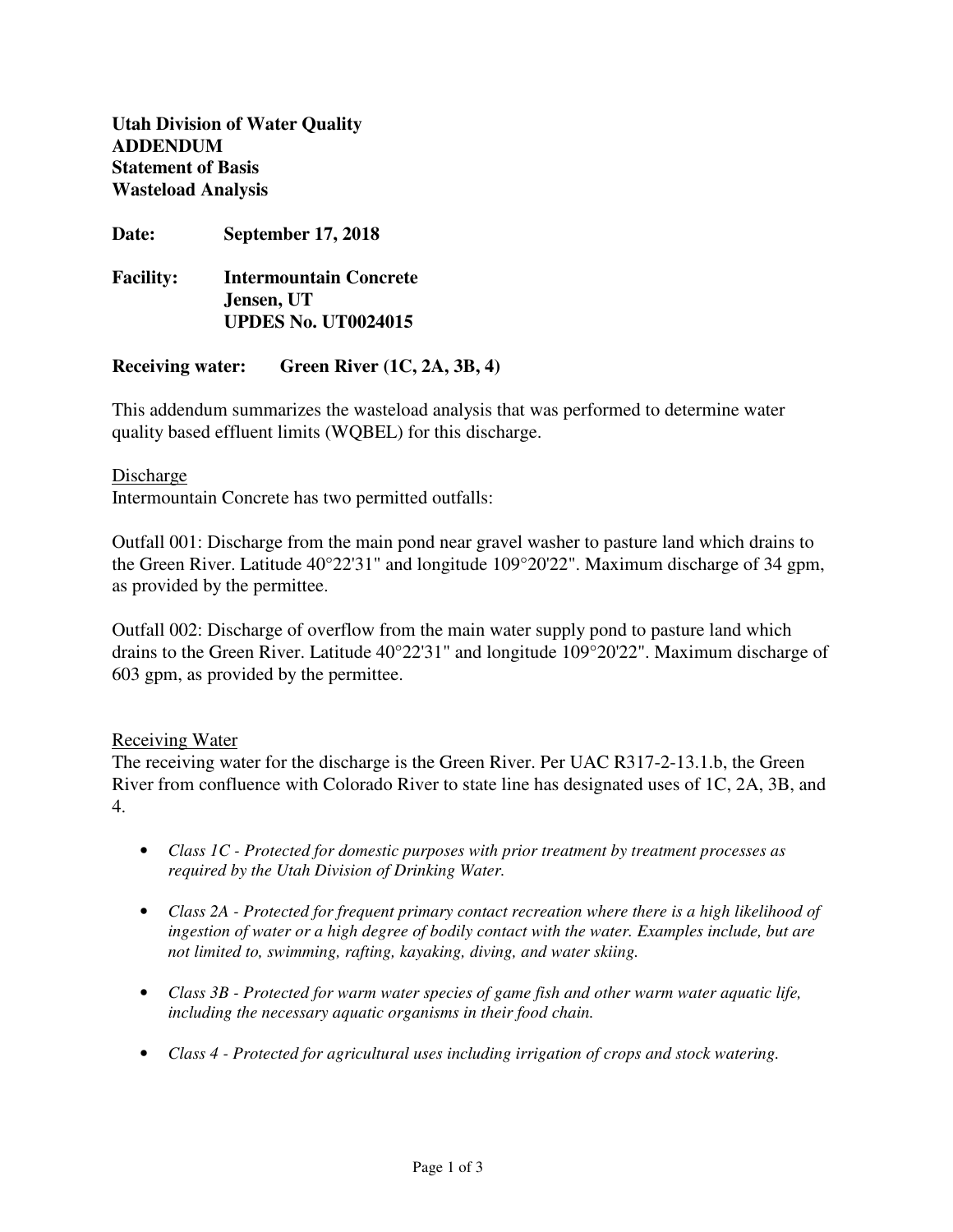The critical flow for the wasteload analysis was considered the lowest stream flow for seven consecutive days with a ten year return frequency (7Q10). Daily mean discharge records from USGS stream gage #09261000 GREEN RIVER NEAR JENSEN, UT, were obtained. The 7Q10 was calculated for water years  $1965 - 2017$  using the EPA computer software DFLOW V4.1.

 $7Q10$  Flow (Annual) = 936 cfs

## Mixing Zone

Per UAC R317-2-5, the maximum allowable mixing zone is 15 minutes of travel time for acute conditions, not to exceed 50% of stream width, and 2,500 feet for chronic conditions. Water quality criteria must be met at the end of the mixing zone.

The EPA Region 8 stream mixing zone analysis (STREAMIX1, 1994), was used to determine the plume width and mixed flow rate. A rectangular channel with a width of 700 feet, channel slope of 0.10 foot/foot, and roughness coefficient of 0.030 was assumed for channel geometry. Mannings equation was used to solve for the flow depth and velocity for the 7Q10 flow. The results of the mixing analysis are summarized in Table 1.

| Outfall | Condition | <b>Distance</b><br>(ft) | <b>Plume</b><br>Width (ft) | <b>Dilution</b><br>Flow (cfs) | <b>Dilution</b><br>Ratio |
|---------|-----------|-------------------------|----------------------------|-------------------------------|--------------------------|
| 001     | Chronic   | 2.500                   | 59.9                       | 80.1                          | 1.057:1                  |
| 001     | Acute     | 2.690                   | 62.3                       | 83.2                          | 1.099:1                  |
| 002     | Acute     | 2.690                   | 62.3                       | 83.2                          | 61:1                     |

### **Table 1: Mixing zone dimensions**

## Parameters of Concern

The parameters of concern for the discharge are total dissolved solids (TDS), total suspended solids (TSS), and pH, as provided by the UPDES Permit Writer.

## TMDL

The receiving water segment (Green River-2, Green River from Duchesne River confluence to Utah-Wyoming border) does not have an approved TMDL for any parameters. However, the receiving water was on the 303(d) list of impaired waters for selenium in Utah's 2016 Integrated Report.

## Effluent Limits

Due to the high dilution ratio of receiving water to effluent discharge for Outfall 001 (1,057:1 for chronic conditions and 1,099:1 for acute conditions), WQBELs are not required for pollutants for which the ambient conditions in the receiving water are below water quality criteria. WQBELs for Outfall 002 were calculated using a mass balance mixing analysis and are attached in Appendix A.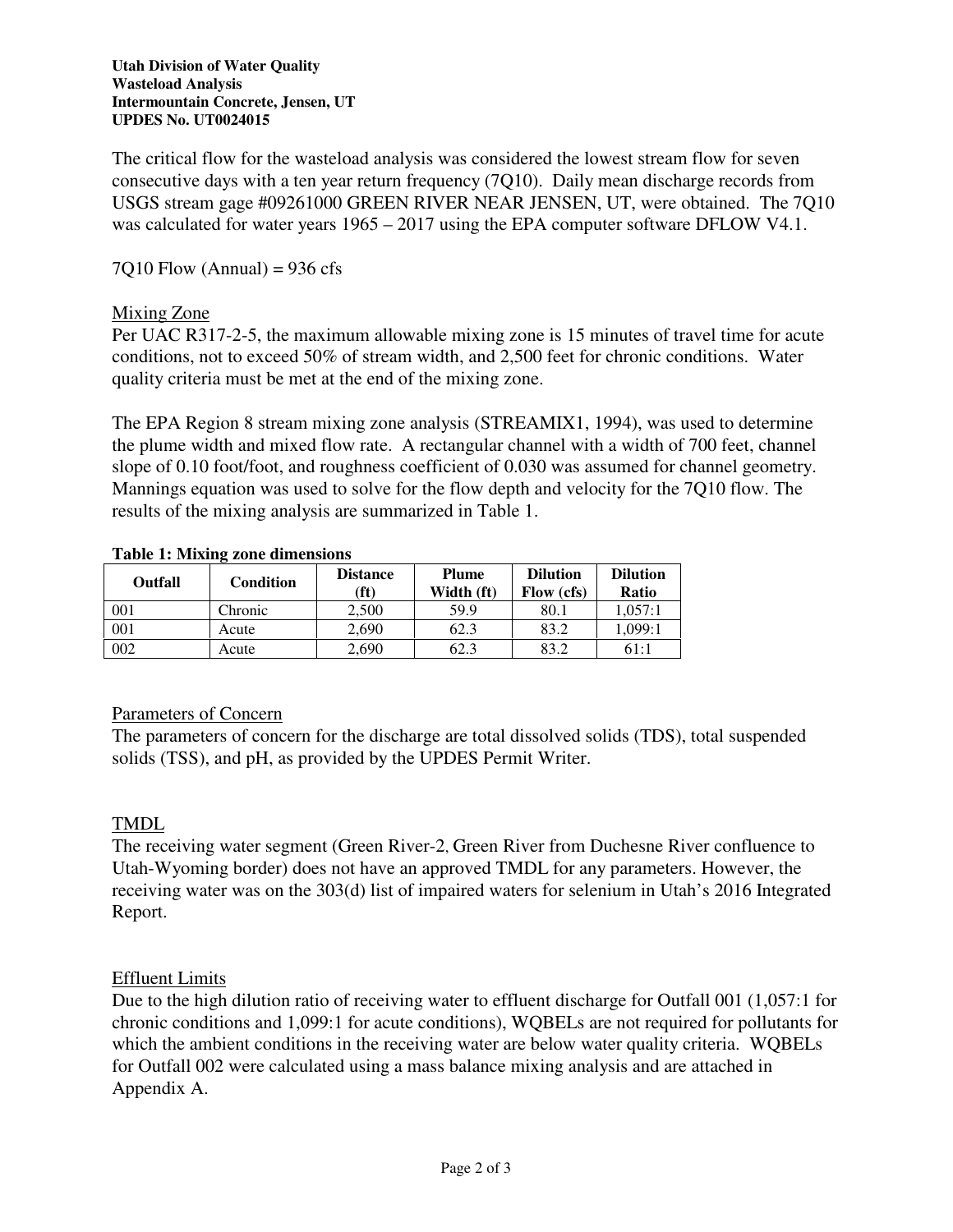Due to the impairment of the Green River for selenium, and the lack of an approved TMDL, the effluent limits are the water quality criteria for that pollutant (Table 2). Remaining permit limits should be set according to rules found in R-317-1 and categorical UPDES discharge requirements for a design flow of 30 gallons per minute.

|                             | Acute    |       |                     | Chronic  |       |                     |
|-----------------------------|----------|-------|---------------------|----------|-------|---------------------|
| <b>Effluent Constituent</b> | Standard | Limit | Averaging<br>Period | Standard | Limit | Averaging<br>Period |
| Flow (gpm) Outfall 001      |          | 34    | Maximum             |          |       |                     |
| Flow (gpm) Outfall 002      |          | 603   | Maximum             |          |       |                     |
| Selenium $(\mu g/L)$        | 18.4     | 18.4  | hour                | 4.6      | 4.6   | 4 days              |

### **Table 2: Water Quality Based Effluent Limits Summary**

# Antidegradation Level I Review

The objective of the Level I ADR is to ensure the protection of existing uses, defined as the beneficial uses attained in the receiving water on or after November 28, 1975. No evidence is known that the existing uses deviate from the designated beneficial uses for the receiving water. Therefore, the beneficial uses will be protected if the discharge remains below the WQBELs presented in this wasteload.

A Level II Antidegradation Review (ADR) is not required for this permit renewal since the pollutant concentration and load are not increasing beyond the current permit and design capacity of the facility.

## **Prepared by: Nicholas von Stackelberg, P.E. Standards and Technical Services Section**

Documents: Wasteload Document: *IntermountainConcreteWLA2018-09-13.docx* Wasteload Model: *IntermountainConcreteWLA2018.xlsx*

### References

Utah Division of Water Quality. 2012. *Utah Wasteload Analysis Procedures Version 1.0*. State of Utah, Department of Environmental Quality, Division of Water Quality.

Utah Division of Water Quality. 2016. *Utah's 2016 Integrated Report.* State of Utah, Department of Environmental Quality, Division of Water Quality.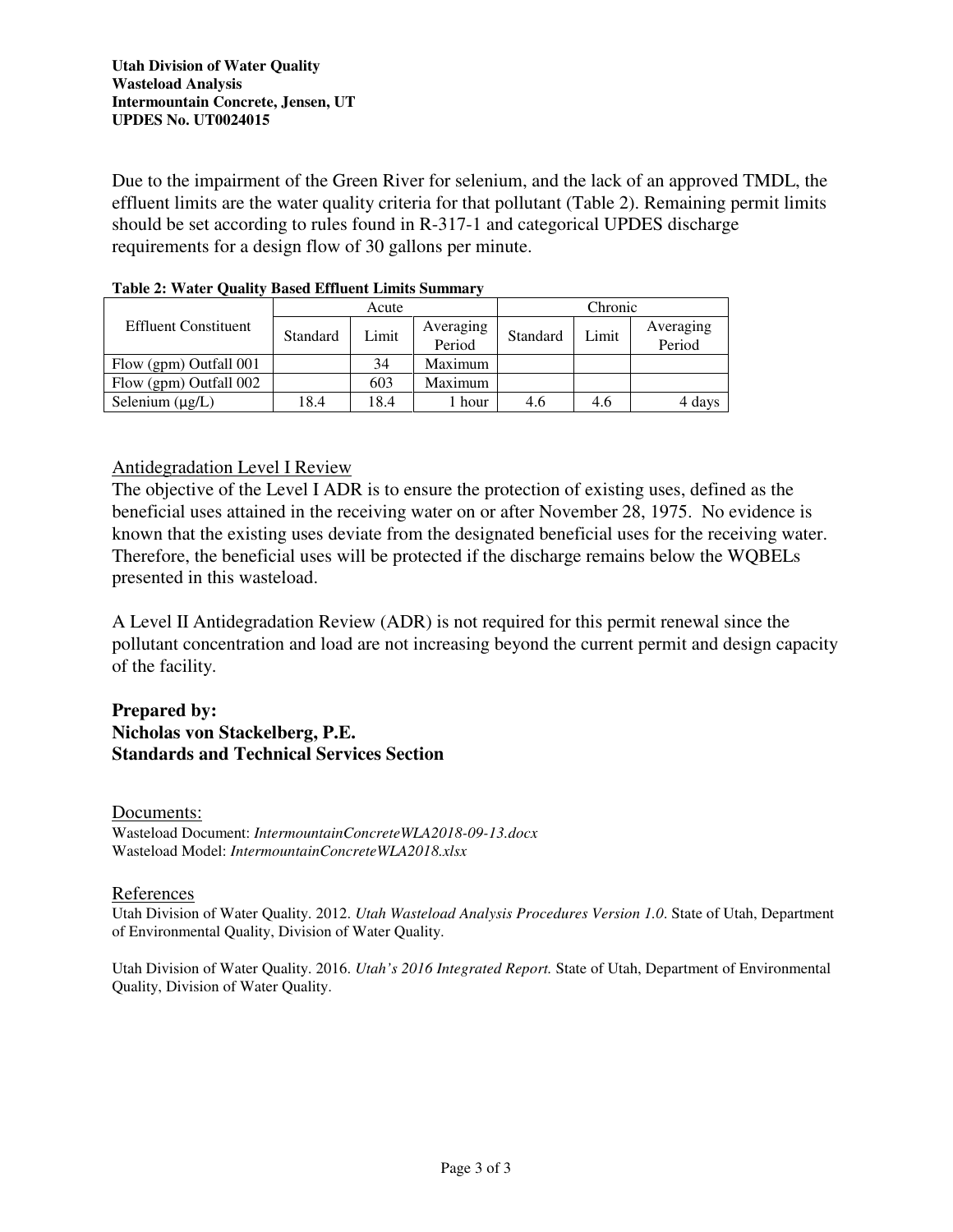#### WASTELOAD ANALYSIS [WLA] **Date:** 9/13/2018 **Appendix A: Mass Balance Mixing Analysis for Conservative Constituents**

| Discharging Facility:<br>UPDES No:<br>Outfall:                   | Intermountain Concrete<br>UT-0024015<br>002       |                          |
|------------------------------------------------------------------|---------------------------------------------------|--------------------------|
| Permit Flow [gpm]:                                               | 603.00 Max. Daily                                 | 1.343 cfs                |
| Receiving Water:<br>Stream Classification:<br>Stream Flow [cfs]: | Green River<br>1C, 2A, 3B, 4<br>936.0 All Seasons | <b>Critical Low Flow</b> |
| Fully Mixed:<br>Acute River Width:<br>Chronic River Width:       | NO.<br>8.5% Plume Model Used<br>N/A               |                          |
| Acute Stream Flow [cfs]:<br>Acute Combined Flow [cfs]:           | 79.56<br>80.90                                    |                          |

#### **Modeling Information**

A simple mixing analysis was used to determine the effluent limits.

 All model numerical inputs, intermediate calculations, outputs and graphs are available for discussion, inspection and copy at the Division of Water Quality.

#### **Effluent Limitations**

 Current State water quality standards are required to be met under a variety of conditions including in-stream flows targeted to the 7-day, 10-year low flow (R317-2-9).

 Other conditions used in the modeling effort reflect the environmental conditions expected at low stream flows.

### **Effluent Limitations for Protection of Drinking Water (Class 1C Waters)**

| Metals, Dissolved (mg/L) | <b>Standard</b> | <b>Background</b> | Limit |
|--------------------------|-----------------|-------------------|-------|
| Arsenic                  | 0.01            | 0.007             | 0.21  |
| Barium                   | 1.0             | 0.7               | 20.5  |
| Beryllium                | 0.004           | 0.003             | 0.082 |
| Cadmium                  | 0.01            | 0.007             | 0.21  |
| Chromium                 | 0.05            | 0.03              | 1.03  |
| Lead                     | 0.015           | 0.010             | 0.308 |
| Mercury                  | 0.002           | 0.001             | 0.041 |
| Selenium                 | 0.05            |                   | 0.05  |
| Silver                   | 0.05            | 0.03              | 1.03  |

#### **Effluent Limitations for Protection of Recreation (Class 2A Waters)**

| <b>Physical Parameter</b> | <b>Maximum Concentration</b> |
|---------------------------|------------------------------|
| pH Minimum                | 6.5                          |
| pH Maximum                | 9.0                          |
| Turbidity Increase (NTU)  | 10.0                         |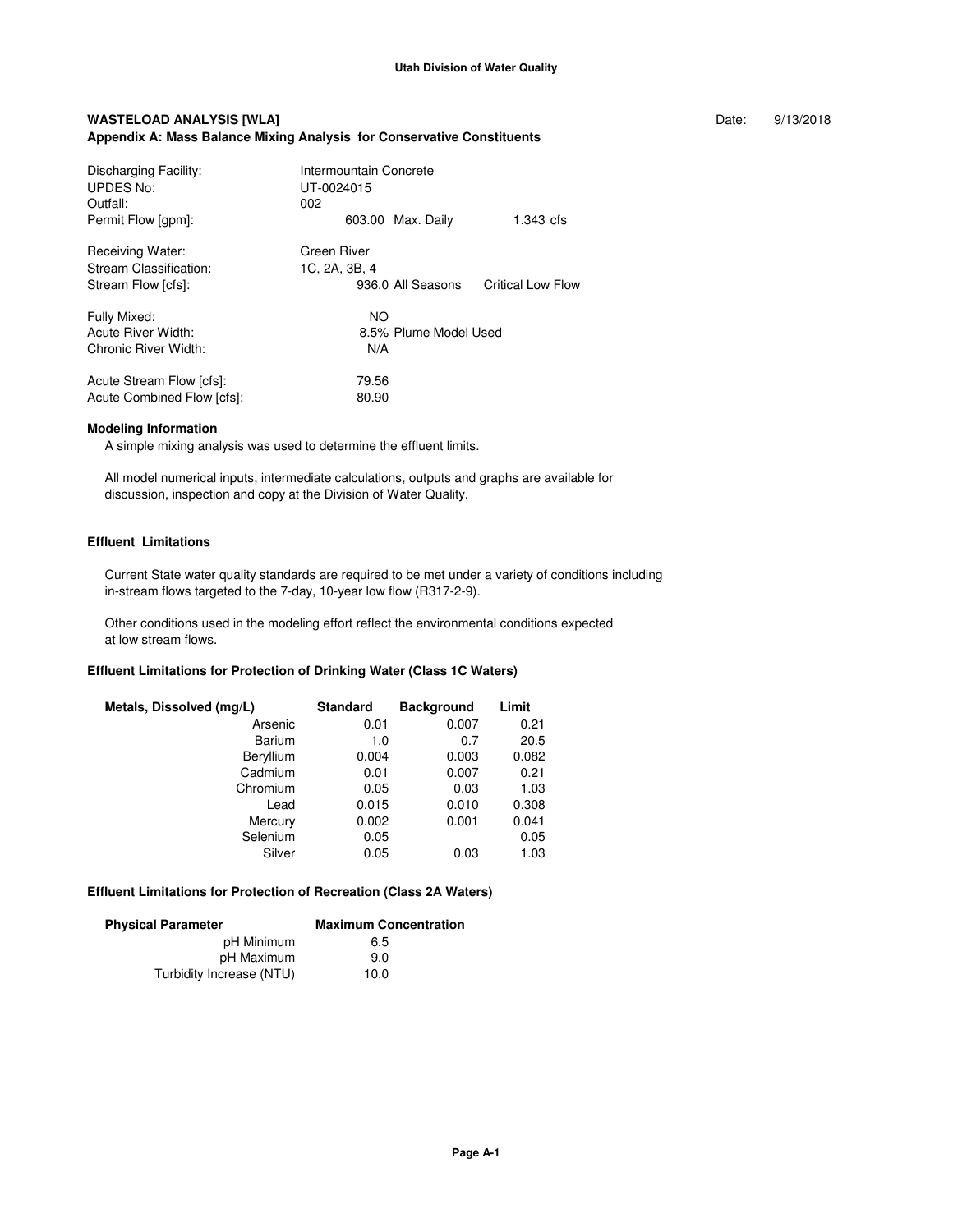### **Utah Division of Water Quality**

### **Effluent Limitations for Protection of Aquatic Wildlife (Assumed Class 3B Waters)**

| Temperature (deg C)     |                  | <b>Maximum</b>                          |                                        |
|-------------------------|------------------|-----------------------------------------|----------------------------------------|
|                         | Instantaneous    | 27.0                                    |                                        |
|                         | Change           | 4.0                                     |                                        |
| Dissolved Oxygen (mg/L) |                  | <b>Minimum Concentration</b>            |                                        |
|                         | Instantaneous    | 3.0                                     |                                        |
|                         | 30-day Average   | 5.0                                     |                                        |
| рH                      |                  | Concentration                           |                                        |
|                         | Minimum          | 6.5                                     |                                        |
|                         | Maximum          | 9.0                                     |                                        |
| <b>Inorganics</b>       |                  | <b>Chronic Standard (4 Day Average)</b> | <b>Acute Standard (1 Hour Average)</b> |
|                         | <b>Parameter</b> | <b>Standard</b>                         | <b>Standard</b>                        |
| Phenol (mg/L)           |                  |                                         | 0.010                                  |

Hydrogen Sulfide (Undissociated) [mg/L] 0.002

#### **Metals-Total Recoverable**

| Chronic (4-day ave)   |                         |       |                       |                         |                                                      |
|-----------------------|-------------------------|-------|-----------------------|-------------------------|------------------------------------------------------|
| Standard <sup>1</sup> | Background <sup>2</sup> | Limit | Standard <sup>1</sup> | Background <sup>2</sup> | Limit                                                |
| 87.0                  | 58.3                    | N/A   | 750.0                 | 58.3                    | 809.0                                                |
| 150.0                 | 100.5                   | N/A   | 340.0                 | 100.5                   | 360.4                                                |
| 0.4                   | 0.27                    | N/A   | 3.9                   | 0.27                    | 4.3                                                  |
| 11.0                  | 7.4                     | N/A   |                       | 7.4                     | 16.7                                                 |
| 130.8                 | 87.6                    | N/A   |                       | 87.6                    | 1083.4                                               |
|                       | 10.8                    | N/A   | 25.8                  | 10.8                    | 27.1                                                 |
| 5.2                   | 3.5                     | N/A   |                       | 3.5                     | 23.6                                                 |
|                       |                         |       | 1000.0                | 23.0                    | 1083.3                                               |
| 5.3                   | 3.6                     | N/A   | 136.1                 | 3.6                     | 147.4                                                |
| 0.012                 | 0.008                   | N/A   | 2.4                   | 0.008                   | 2.6                                                  |
| 93.5                  | 62.6                    | N/A   | 841.7                 | 62.6                    | 908.1                                                |
| 4.6                   | 3.1                     | N/A   | 18.4                  |                         | 18.4                                                 |
|                       |                         |       | 10.6                  | 1.1                     | 11.4                                                 |
| 0.072                 | 0.048                   | N/A   |                       | 0.048                   | 0.50                                                 |
| 212.5                 | 142.4                   | N/A   | 210.8                 | 142.4                   | 216.7                                                |
|                       |                         | 16.2  |                       |                         | Acute (1-hour ave)<br>16.0<br>1005.2<br>22.0<br>0.46 |

1: Based upon a Hardness of 200 mg/l as CaCO3

2: Background concentration assumed 67% of chronic standard